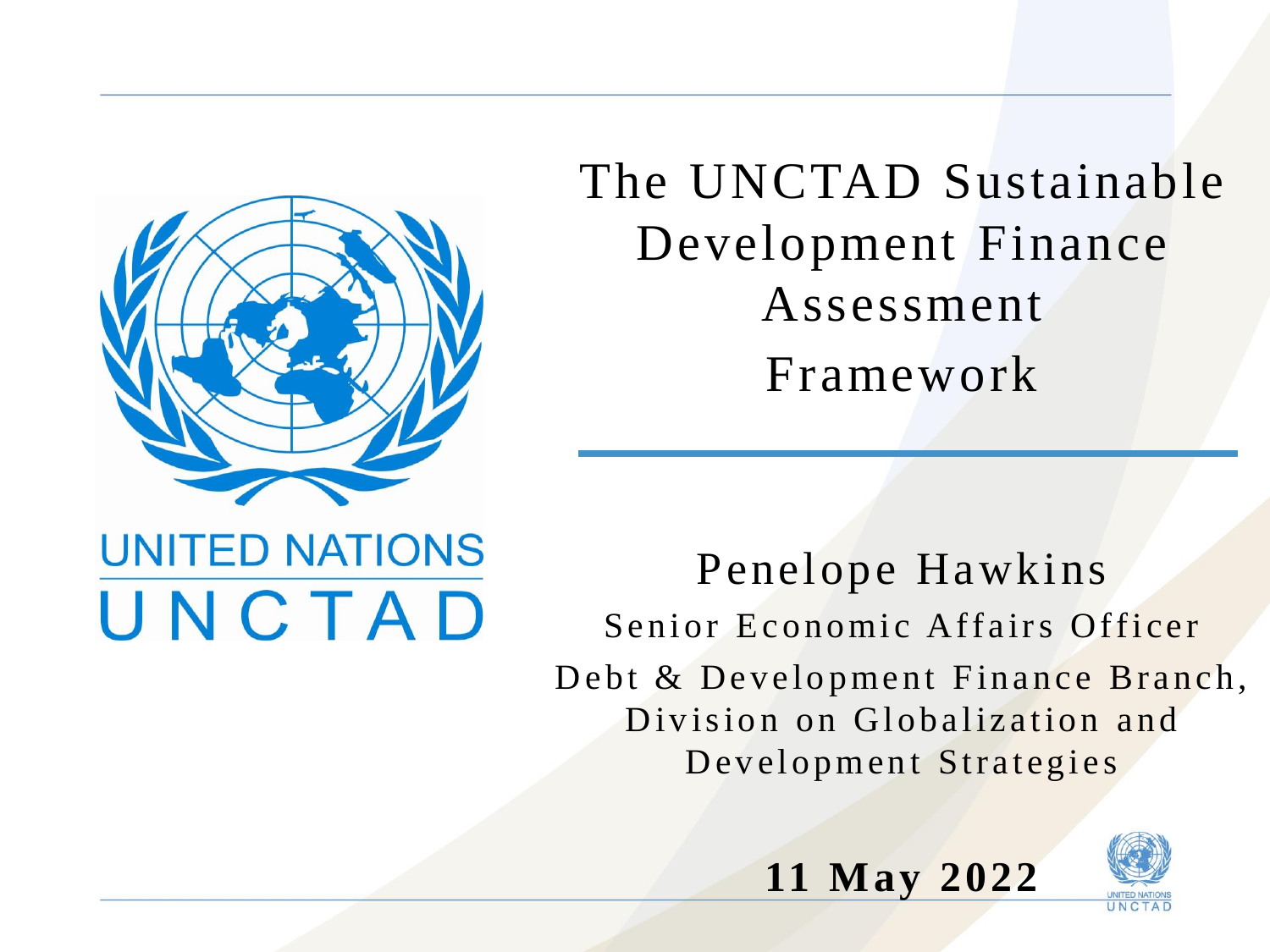# **Sustainable Development Finance Assessment Framework**

- Diagnostic tools developed under the rubric of UNCTAD project: Response and Recovery: Mobilising financial resources for development in the time of COVID-19.
- The project was co-ordinated by the Debt and Development Finance Branch of UNCTAD and jointly implemented with ECA, ECLAC and ESCAP.
- The project aims to enable member countries to diagnose their fragilities in the global and regional context and identify and design appropriate policy responses leading to recovery and a return to a sustainable development path.

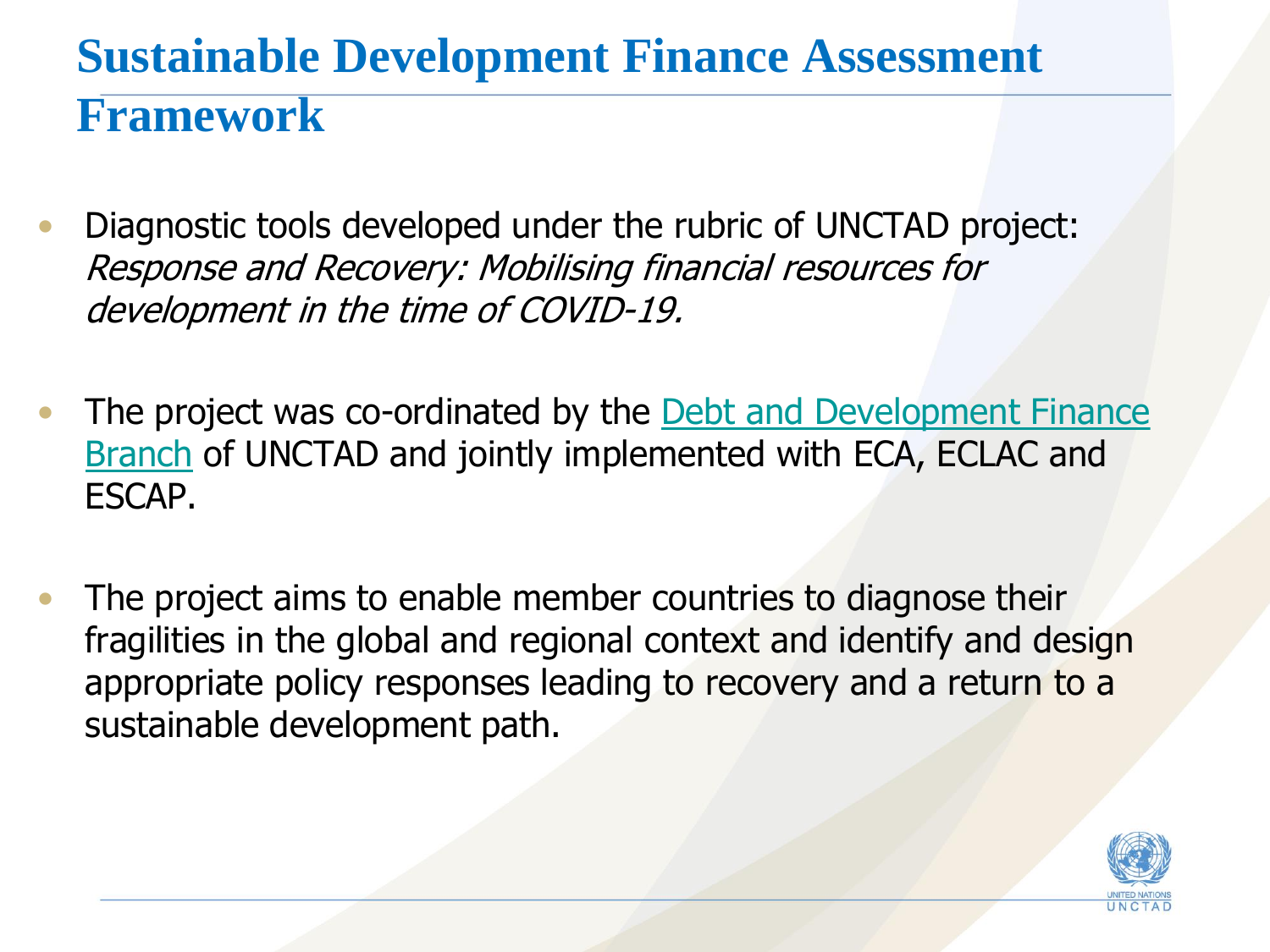## **Virtual Knowledge Platform:**





**Covid-19 Response and Recovery<br>Mobilizing Financial Resources for Development** 



Research **Tools Activities** Contact About

### Response and Recovery: Mobilising financial resources for development in the time of Covid-19

The COVID-19 pandemic has created a series of simultaneous and reinforcing shocks that has exposed and exacerbated economic, financial and debt vulnerabilities of low- and middleincome developing countries (LICs and MICs). Mobilizing financial resources for response and recovery is essential so that progress towards the Sustainable Development Goals (SDGs) is not undone.

This platform is a resource where member states, experts and policy-makers and students can learn from the experience of others, access global and regional diagnostic tools, and evaluate the policy responses designed to ensure a recovery aligned with a sustainable development path.

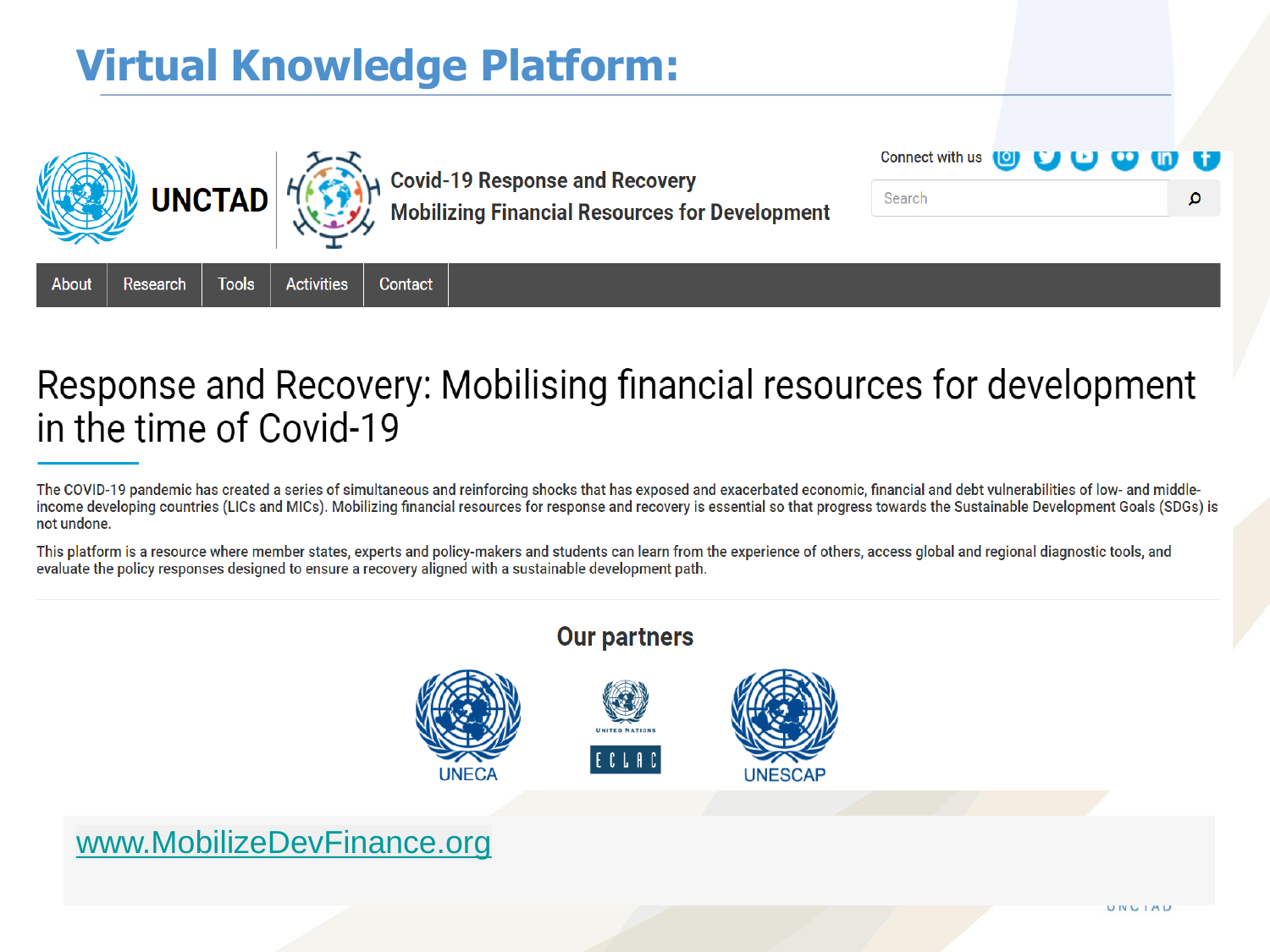### **Sustainable Development Finance Assessment Framework**

### **Why?**

- Our key point of departure is to analyse how developing countries can achieve structural transformation – together with the SDGs – within the bounds of their external position within a financialised world.
- Standard Debt Sustainability Assessments (DSA) traditionally examine the financial needs associated with servicing existing sovereign debt.
- Causality runs from the external account it's the balance of payment which provides the most relevant constraint
- Full employment assumption changes in aggregate spending can only have a composition effect
- Long-run solvency, based on ability to service the stock of net external liabilities.
- Heterodox model Kaldor-Thirlwall, Domar (1944) and Pasinetti (1998) and Bhering et al (2019)

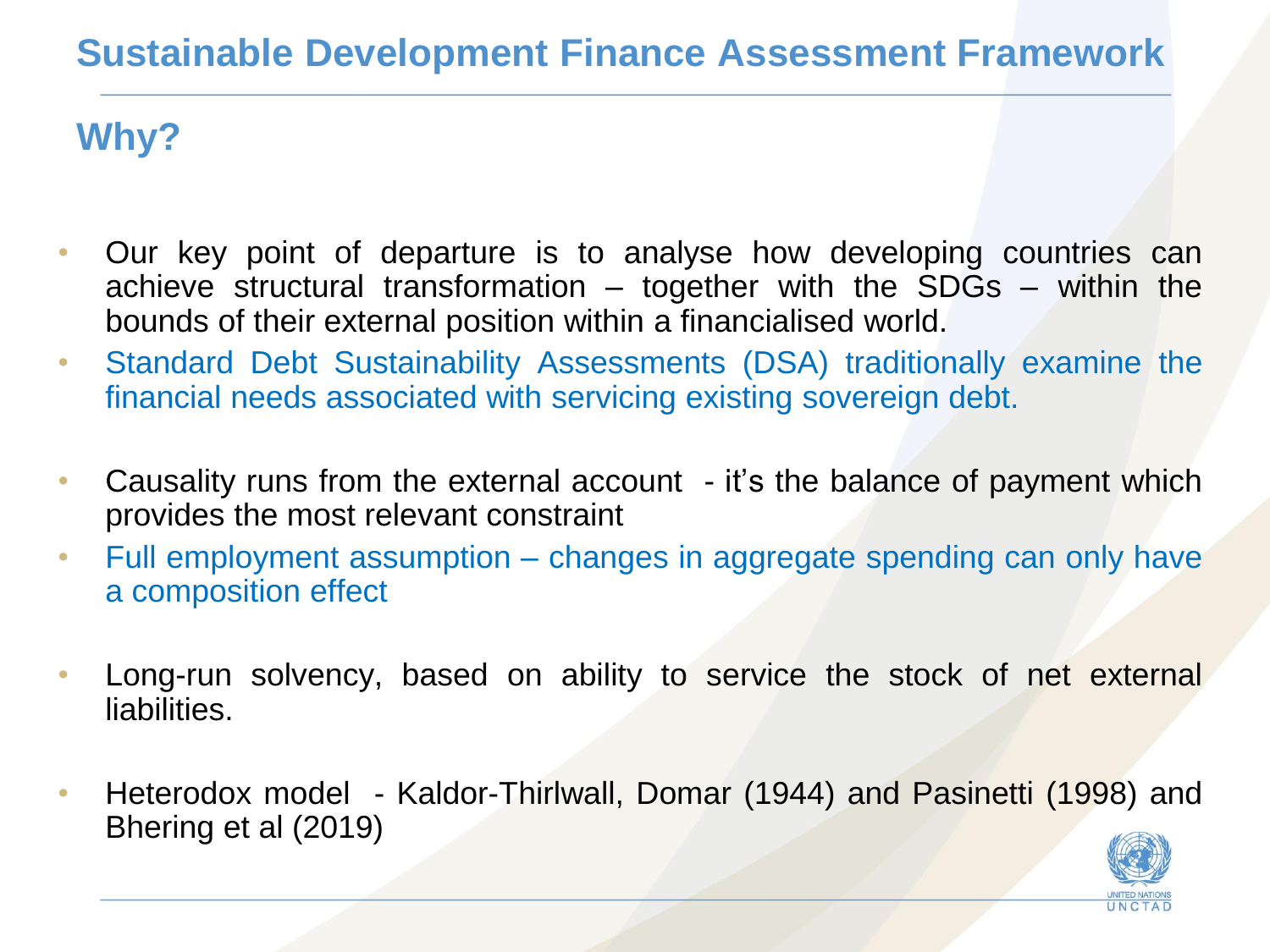## **Sustainable Development Finance Assessment Framework Why?**

- **UNCTAD SDFA** Causality runs from balance of payment constraint that establishes an upper bound for long-term growth and, hence, for long run sustainability for public sector, and investment into SDGs. Various combinations of macroeconomic and development policies – of which fiscal austerity, is but one.
- Direction of causality Fiscal austerity to achieve public debt sustainability is the logical conclusion of the model in the case of unsustainable external debt.

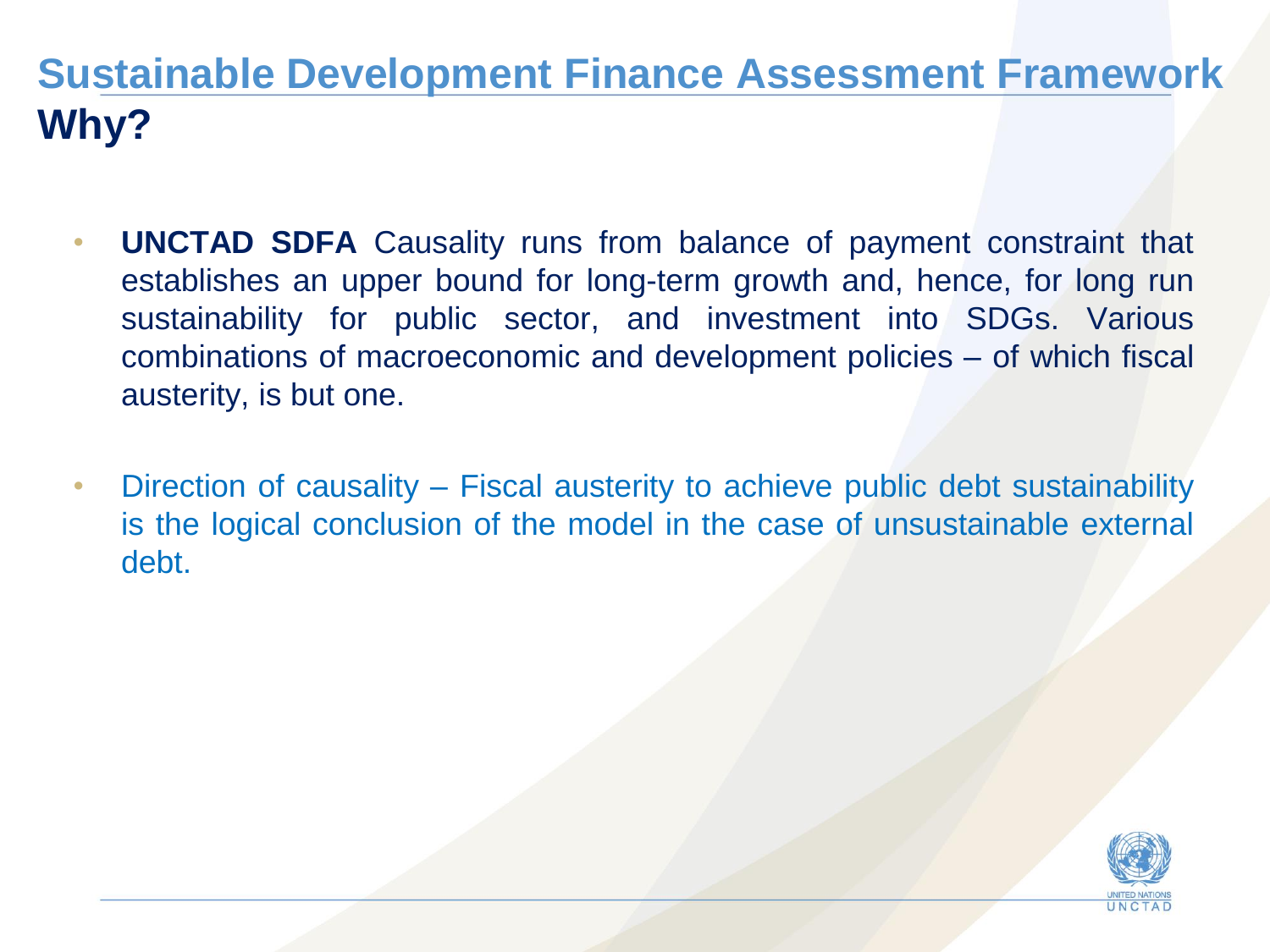## **Sustainable Development Finance Assessment What is the logic?**

- o External sustainability depends on the country's repayment capacity (exports plus remittances), we have called these as enhanced exports, free of cost.
- o The stock of foreign capital increases the servicing cost, which will demand an increasing proportion of resources from exports, and the more the proportion of these services grows, the less there will be room for importing capital goods with these resources.
- o Raúl Prebisch, the first executive secretary of UNCTAD, stressed this in 1949. It remains true today.
- $\circ$  Hence given a trade deficit, for example, the rate of growth of exports will need to be higher than the cost of servicing the net external liabilities (inverse of Net International Investment Position).
- o Given this, the *long run sustainability for the public sector and the long run growth rate* can be defined (both of which are constrained by external accounts.)
- o Finally, the growth rate is introduced into the public sector sustainability condition – which allows us to determine the policy space for SDG investment in the long run.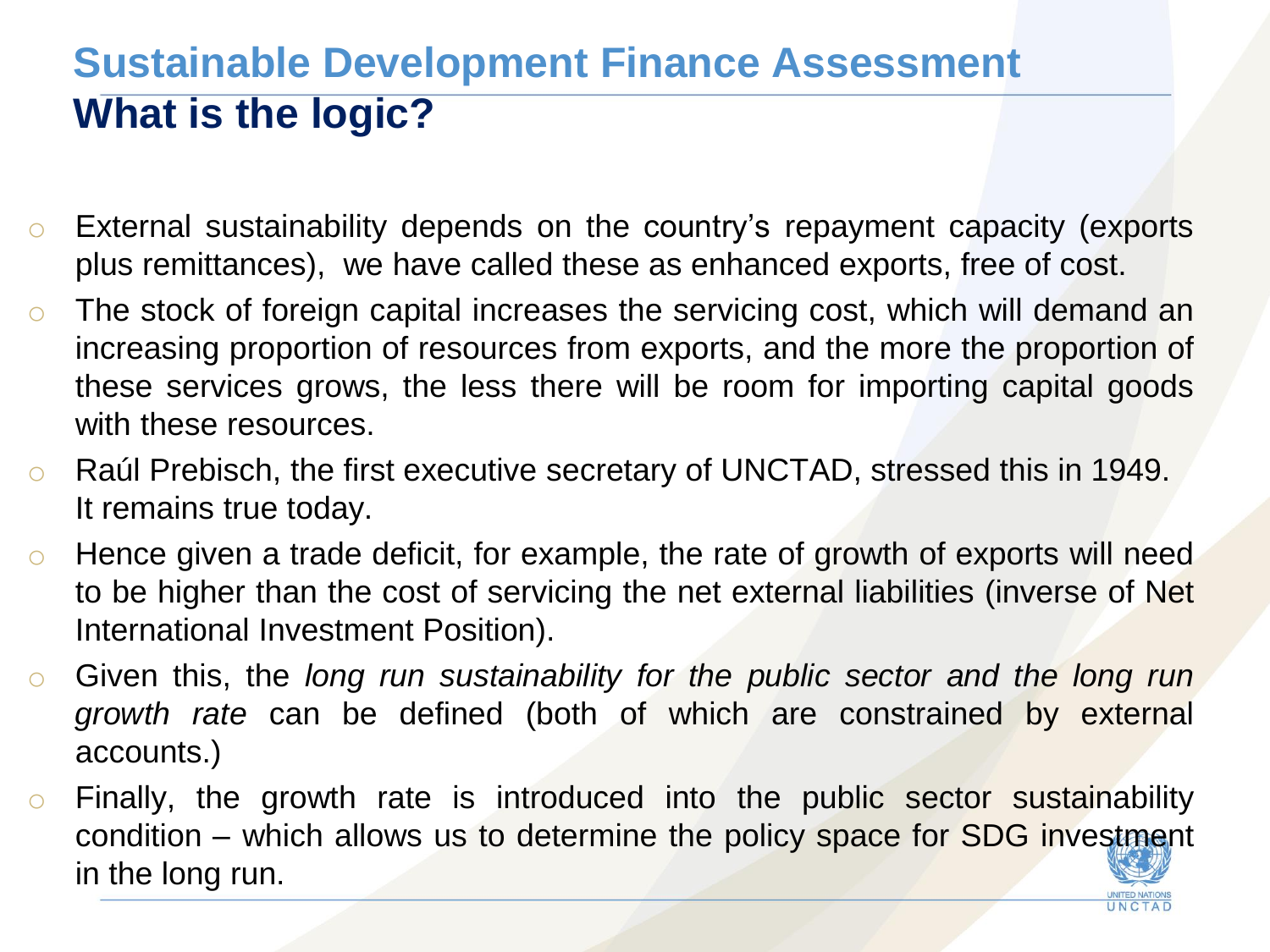#### **Three components of the UNCTAD SDFA Framework**

#### 1. External Financial **Sustainability**

2. Public Sector Financial **Sustainability** 

3. Integrated External & Public Sector Financial **Sustainability** 

If the growth in exports plus remittances is faster than the growth in net external liabilities, external financial sustainability will be improving.

A country's public sector finances will be moving towards sustainability if the rate of GDP growth is greater than the rate at which public sector net liabilities are increasing.

Over the longer-term, public sector net liabilities will be sustainable if the rate of growth consistent with external financial sustainability exceeds the average cost of public sector net liabilities.

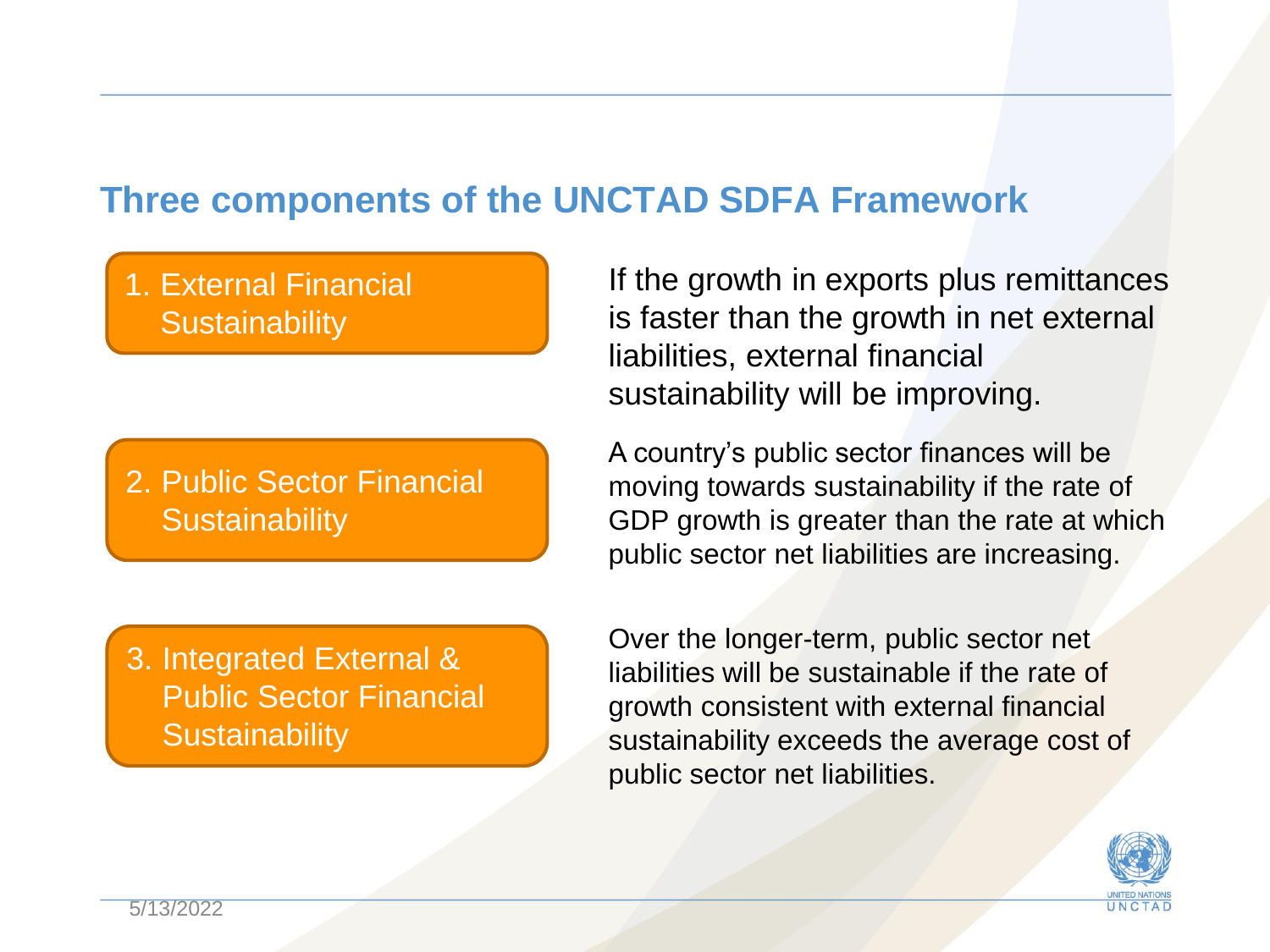#### **Sustainable Development Finance Assessment Advances of the model?**

- Development focus
- Includes the total foreign position
- Expands debt coverage to General Government and includes public sector assets
- Allows for SDGs to be considered explicitly, including its feedback effects.
- Provide more insights into policy alternatives for developing countries.

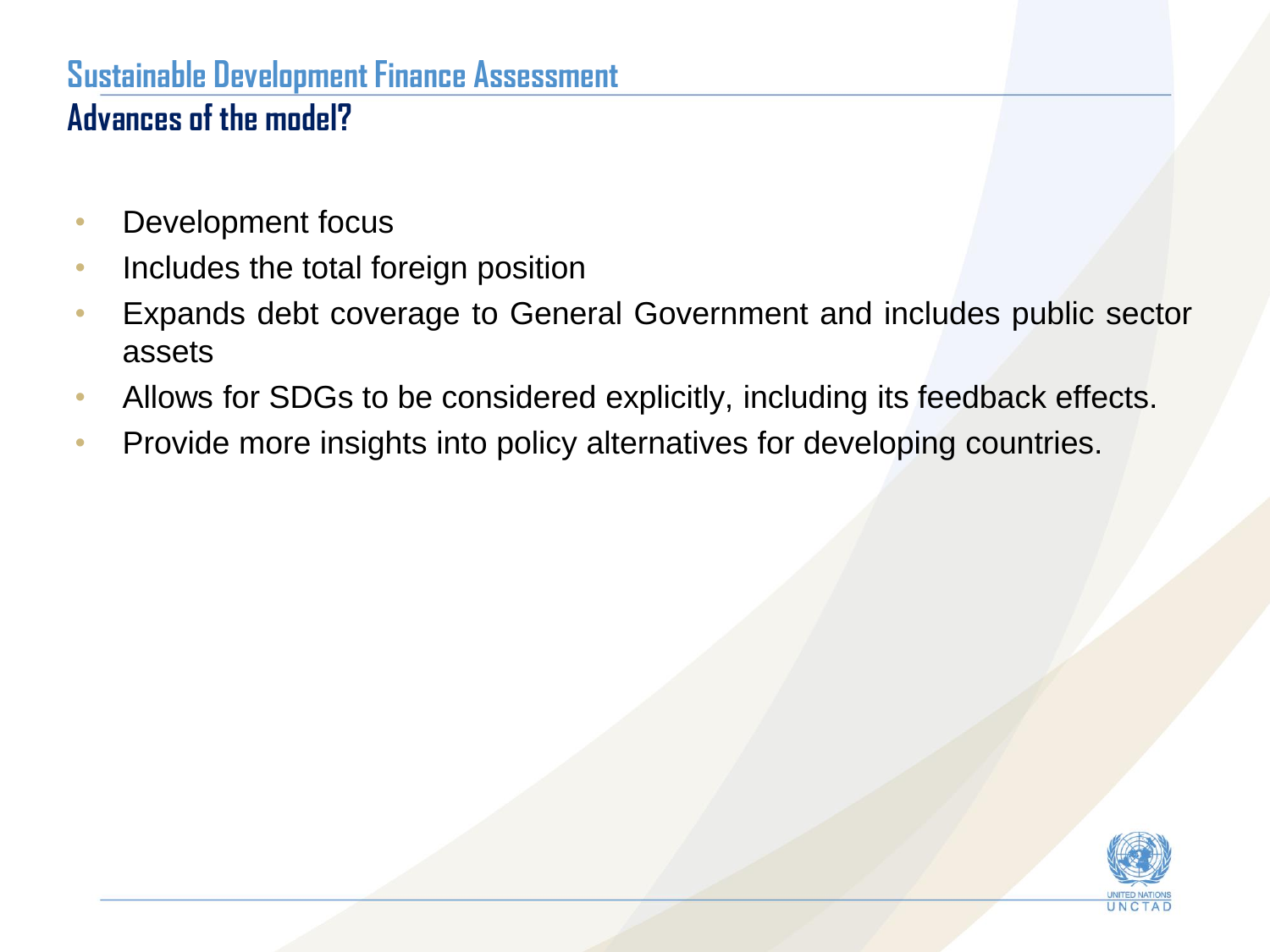#### **Sustainable Development Finance Assessment Where to from here?**

- Currently in the process of the initial applications of the model
- Planning to extend this further in 2022 through a new Development account project to a group of vulnerable SIDS with focus on climate-related SDGs

## THANK YOU [www.MobilizeDevFinance.org](http://www.mobilizedevfinance.org/)

[penelope.hawkins@un.org](mailto:penelope.hawkins@un.org)